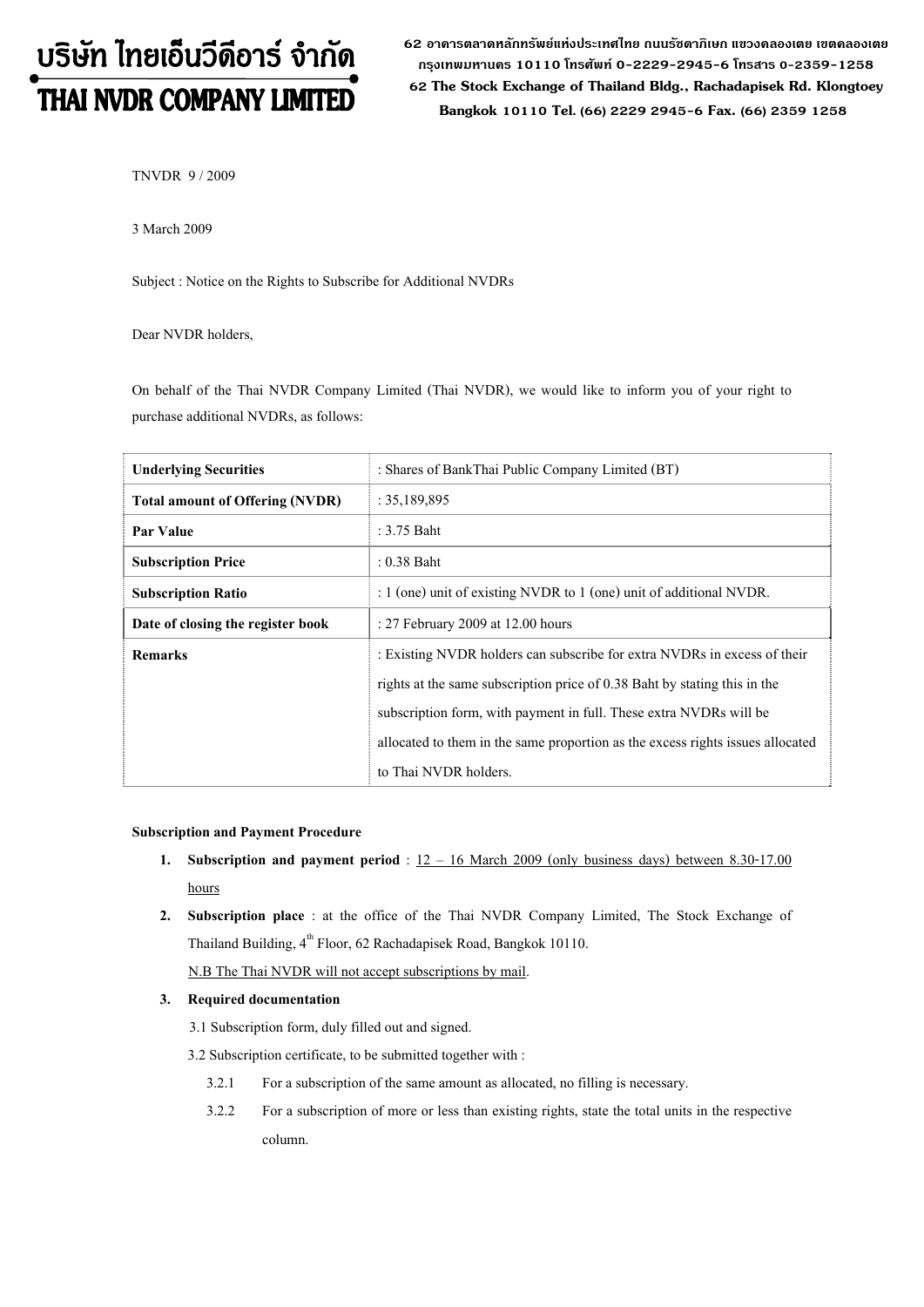#### **4. Payment**

**Subscription for full entitlement or less than or excess the entitlement**, please make payment by one cashier check or one bank draft which is collectable through the Bangkok Clearing House. The cashier check or bank draft shall be dated between 12 March 2009 to 17 March 2009. Indicate the subscription date and make it payable to *"BankThai Public Company Limited for Account of Shares Subscription".*

- **5.** If NVDR holders fail to exercise their rights or make a payment within the allotted time schedule, or the cashier check or bank draft is not honored, it shall be deemed that such NVDR holders do not wish to exercise their subscription rights. Thai NVDR shall thus regard the subscription as being void.
- **6.** Refund for unallotted NVDRs.

If the excess rights NVDRs were not allotted in full because the number of NVDRs subscribed for were more than the number or remaining units of NVDRs, the Thai NVDR will make a refund (without interest) to the NVDR holders by check for the unallotted NVDRs and send it by registered mail to the address that appears on the Share Register Book on the date of closing the book, within 24 days from the final day of the subscription period.

Should you need any further information, please do not hesitate to contact Thai NVDR Company Limited at 02-229-2800 Ext. 2945-6.

Sincerely yours, Thai NVDR Company Limited

fachi

(Somchai Oksue) Head Depository Dept. SET Group

Enclosure : 1. Subscription Form for NVDR Right Issues

2. Subscription Certificate